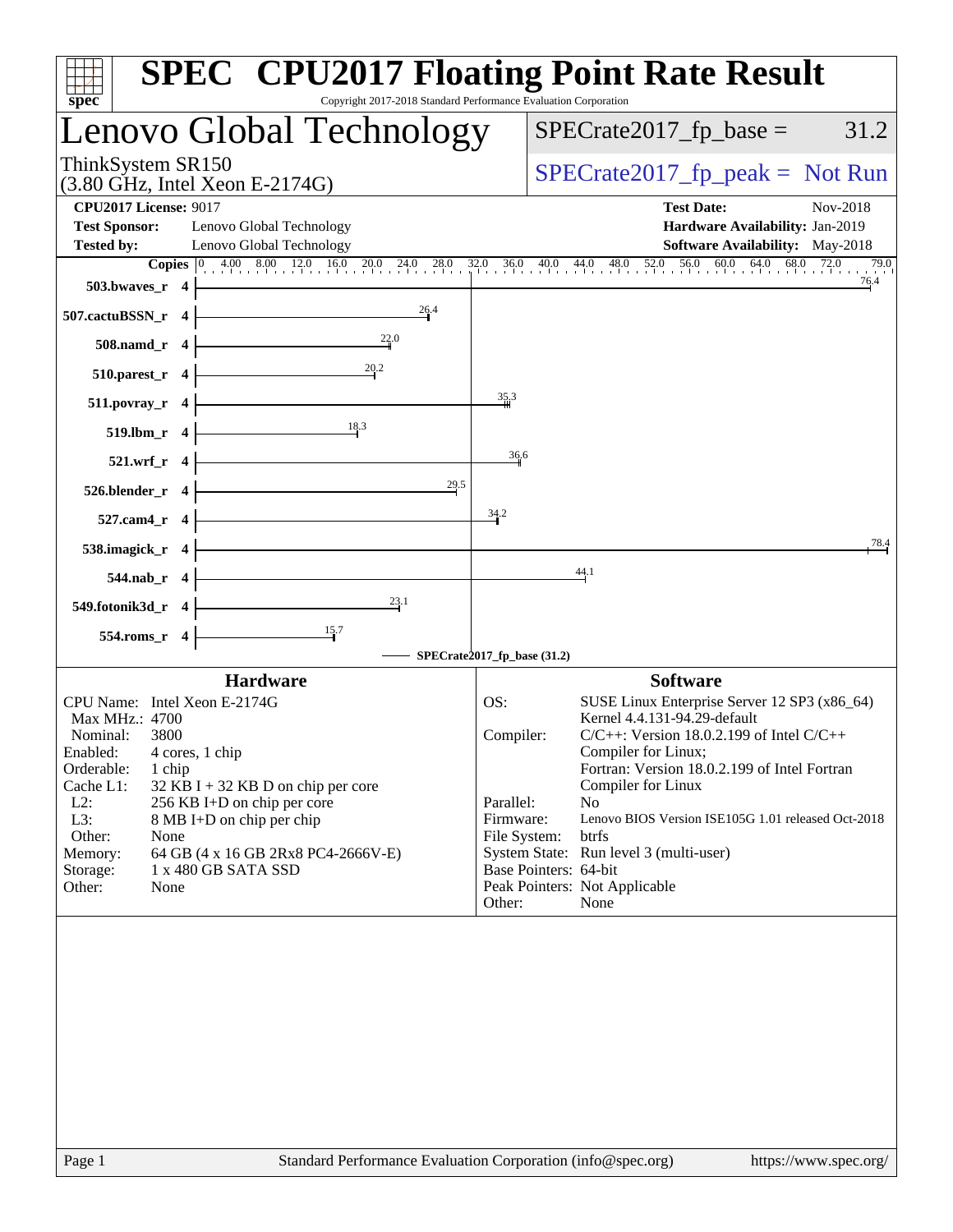

## Lenovo Global Technology

 $SPECTate2017<sub>fr</sub> peak = Not Run$  $SPECTate2017<sub>fp</sub> base =  $31.2$$ 

(3.80 GHz, Intel Xeon E-2174G)

**[Test Sponsor:](http://www.spec.org/auto/cpu2017/Docs/result-fields.html#TestSponsor)** Lenovo Global Technology **[Hardware Availability:](http://www.spec.org/auto/cpu2017/Docs/result-fields.html#HardwareAvailability)** Jan-2019 **[Tested by:](http://www.spec.org/auto/cpu2017/Docs/result-fields.html#Testedby)** Lenovo Global Technology **[Software Availability:](http://www.spec.org/auto/cpu2017/Docs/result-fields.html#SoftwareAvailability)** May-2018

**[CPU2017 License:](http://www.spec.org/auto/cpu2017/Docs/result-fields.html#CPU2017License)** 9017 **[Test Date:](http://www.spec.org/auto/cpu2017/Docs/result-fields.html#TestDate)** Nov-2018

#### **[Results Table](http://www.spec.org/auto/cpu2017/Docs/result-fields.html#ResultsTable)**

|                          | <b>Base</b>    |                |                |                |       |                |       | <b>Peak</b>   |                |              |                |              |                |              |
|--------------------------|----------------|----------------|----------------|----------------|-------|----------------|-------|---------------|----------------|--------------|----------------|--------------|----------------|--------------|
| <b>Benchmark</b>         | <b>Copies</b>  | <b>Seconds</b> | Ratio          | <b>Seconds</b> | Ratio | <b>Seconds</b> | Ratio | <b>Copies</b> | <b>Seconds</b> | <b>Ratio</b> | <b>Seconds</b> | <b>Ratio</b> | <b>Seconds</b> | <b>Ratio</b> |
| $503.bwaves_r$           | 4              | 525            | 76.4           | 525            | 76.5  | 525            | 76.4  |               |                |              |                |              |                |              |
| 507.cactuBSSN r          | 4              | 192            | 26.4           | 193            | 26.3  | 192            | 26.4  |               |                |              |                |              |                |              |
| $508$ .namd $r$          | 4              | 172            | 22.1           | <u>172</u>     | 22.0  | 173            | 21.9  |               |                |              |                |              |                |              |
| 510.parest_r             | 4              | 516            | 20.3           | 517            | 20.2  | 518            | 20.2  |               |                |              |                |              |                |              |
| 511.povray_r             | 4              | 265            | 35.3           | 263            | 35.5  | 267            | 35.0  |               |                |              |                |              |                |              |
| 519.lbm r                | 4              | 231            | 18.3           | 230            | 18.3  | 230            | 18.3  |               |                |              |                |              |                |              |
| 521.wrf                  | 4              | 244            | 36.7           | 245            | 36.6  | 245            | 36.6  |               |                |              |                |              |                |              |
| 526.blender r            | 4              | 206            | 29.5           | 206            | 29.5  | 206            | 29.6  |               |                |              |                |              |                |              |
| $527$ .cam $4r$          | 4              | 204            | 34.3           | 205            | 34.2  | 205            | 34.1  |               |                |              |                |              |                |              |
| 538.imagick_r            | 4              | 127            | 78.4           | 131            | 76.2  | 127            | 78.4  |               |                |              |                |              |                |              |
| $544$ .nab r             | 4              | 153            | 44.1           | 153            | 44.1  | 153            | 44.1  |               |                |              |                |              |                |              |
| 549.fotonik3d r          | $\overline{4}$ | 676            | 23.1           | 676            | 23.1  | 676            | 23.1  |               |                |              |                |              |                |              |
| $554$ .roms_r            | 4              | 403            | 15.8           | 405            | 15.7  | 410            | 15.5  |               |                |              |                |              |                |              |
| $SPECrate2017$ fp base = |                |                | 31.2           |                |       |                |       |               |                |              |                |              |                |              |
| $SPECrate2017$ fp peak = |                |                | <b>Not Run</b> |                |       |                |       |               |                |              |                |              |                |              |

Results appear in the [order in which they were run](http://www.spec.org/auto/cpu2017/Docs/result-fields.html#RunOrder). Bold underlined text [indicates a median measurement](http://www.spec.org/auto/cpu2017/Docs/result-fields.html#Median).

#### **[Submit Notes](http://www.spec.org/auto/cpu2017/Docs/result-fields.html#SubmitNotes)**

 The taskset mechanism was used to bind copies to processors. The config file option 'submit' was used to generate taskset commands to bind each copy to a specific processor. For details, please see the config file.

#### **[Operating System Notes](http://www.spec.org/auto/cpu2017/Docs/result-fields.html#OperatingSystemNotes)**

Stack size set to unlimited using "ulimit -s unlimited"

#### **[General Notes](http://www.spec.org/auto/cpu2017/Docs/result-fields.html#GeneralNotes)**

Environment variables set by runcpu before the start of the run: LD\_LIBRARY\_PATH = "/home/cpu2017-1.0.5-ic18.0u2/lib/ia32:/home/cpu2017-1.0.5-ic18.0u2/lib/intel64" LD\_LIBRARY\_PATH = "\$LD\_LIBRARY\_PATH:/home/cpu2017-1.0.5-ic18.0u2/je5.0.1-32:/home/cpu2017-1.0.5-ic18.0u2/je5.0.1-64"

 Binaries compiled on a system with 1x Intel Core i7-6700K CPU + 32GB RAM memory using Redhat Enterprise Linux 7.5 Transparent Huge Pages enabled by default Prior to runcpu invocation Filesystem page cache synced and cleared with: sync; echo 3> /proc/sys/vm/drop\_caches Yes: The test sponsor attests, as of date of publication, that CVE-2017-5754 (Meltdown) is mitigated in the system as tested and documented.

**(Continued on next page)**

| Page 2 | Standard Performance Evaluation Corporation (info@spec.org) | https://www.spec.org/ |
|--------|-------------------------------------------------------------|-----------------------|
|--------|-------------------------------------------------------------|-----------------------|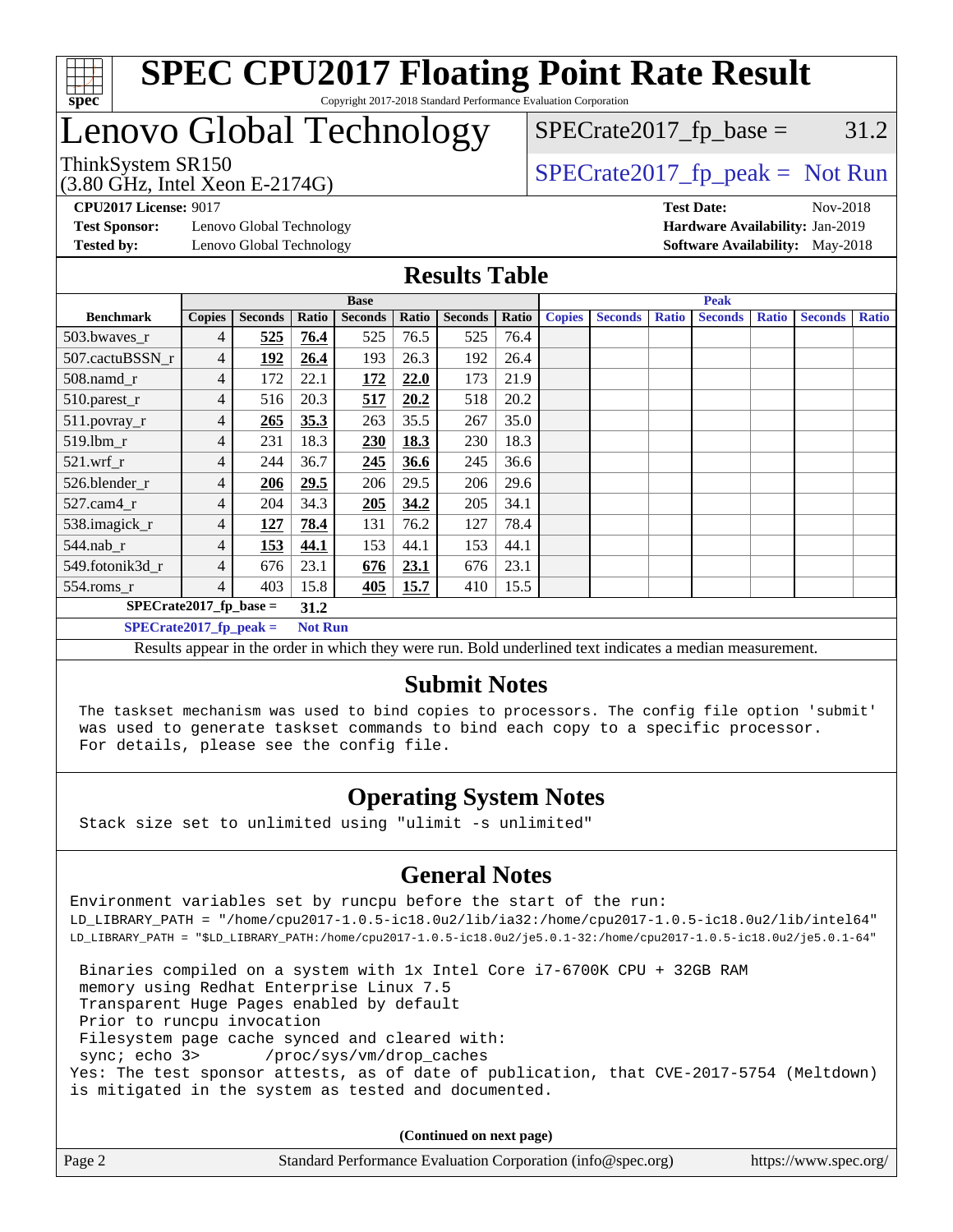

# **[SPEC CPU2017 Floating Point Rate Result](http://www.spec.org/auto/cpu2017/Docs/result-fields.html#SPECCPU2017FloatingPointRateResult)**

Copyright 2017-2018 Standard Performance Evaluation Corporation

## Lenovo Global Technology

 $SPECTate2017<sub>fp</sub> base =  $31.2$$ 

(3.80 GHz, Intel Xeon E-2174G)

ThinkSystem SR150  $SPECrate2017$  fp\_peak = Not Run

**[Test Sponsor:](http://www.spec.org/auto/cpu2017/Docs/result-fields.html#TestSponsor)** Lenovo Global Technology **[Hardware Availability:](http://www.spec.org/auto/cpu2017/Docs/result-fields.html#HardwareAvailability)** Jan-2019 **[Tested by:](http://www.spec.org/auto/cpu2017/Docs/result-fields.html#Testedby)** Lenovo Global Technology **[Software Availability:](http://www.spec.org/auto/cpu2017/Docs/result-fields.html#SoftwareAvailability)** May-2018

**[CPU2017 License:](http://www.spec.org/auto/cpu2017/Docs/result-fields.html#CPU2017License)** 9017 **[Test Date:](http://www.spec.org/auto/cpu2017/Docs/result-fields.html#TestDate)** Nov-2018

#### **[General Notes \(Continued\)](http://www.spec.org/auto/cpu2017/Docs/result-fields.html#GeneralNotes)**

Yes: The test sponsor attests, as of date of publication, that CVE-2017-5753 (Spectre variant 1) is mitigated in the system as tested and documented. Yes: The test sponsor attests, as of date of publication, that CVE-2017-5715 (Spectre variant 2) is mitigated in the system as tested and documented.

#### **[Platform Notes](http://www.spec.org/auto/cpu2017/Docs/result-fields.html#PlatformNotes)**

Page 3 Standard Performance Evaluation Corporation [\(info@spec.org\)](mailto:info@spec.org) <https://www.spec.org/> BIOS configuration: Choose Operating Mode set to Maximum Performance Hyper-Threading set to Disable Execute Disable Bit set to Disable DCA set to Enable Sysinfo program /home/cpu2017-1.0.5-ic18.0u2/bin/sysinfo Rev: r5974 of 2018-05-19 9bcde8f2999c33d61f64985e45859ea9 running on linux-tsni Tue Nov 20 14:26:15 2018 SUT (System Under Test) info as seen by some common utilities. For more information on this section, see <https://www.spec.org/cpu2017/Docs/config.html#sysinfo> From /proc/cpuinfo model name : Intel(R) Xeon(R) E-2174G CPU @ 3.80GHz 1 "physical id"s (chips) 4 "processors" cores, siblings (Caution: counting these is hw and system dependent. The following excerpts from /proc/cpuinfo might not be reliable. Use with caution.) cpu cores : 4 siblings : 4 physical 0: cores 0 1 2 3 From lscpu: Architecture: x86\_64 CPU op-mode(s): 32-bit, 64-bit Byte Order: Little Endian  $CPU(s):$  4 On-line CPU(s) list: 0-3 Thread(s) per core: 1 Core(s) per socket: 4 Socket(s): 1 NUMA node(s): 1 Vendor ID: GenuineIntel CPU family: 6 Model: 158 Model name: Intel(R) Xeon(R) E-2174G CPU @ 3.80GHz Stepping: 10 CPU MHz: 4637.703 **(Continued on next page)**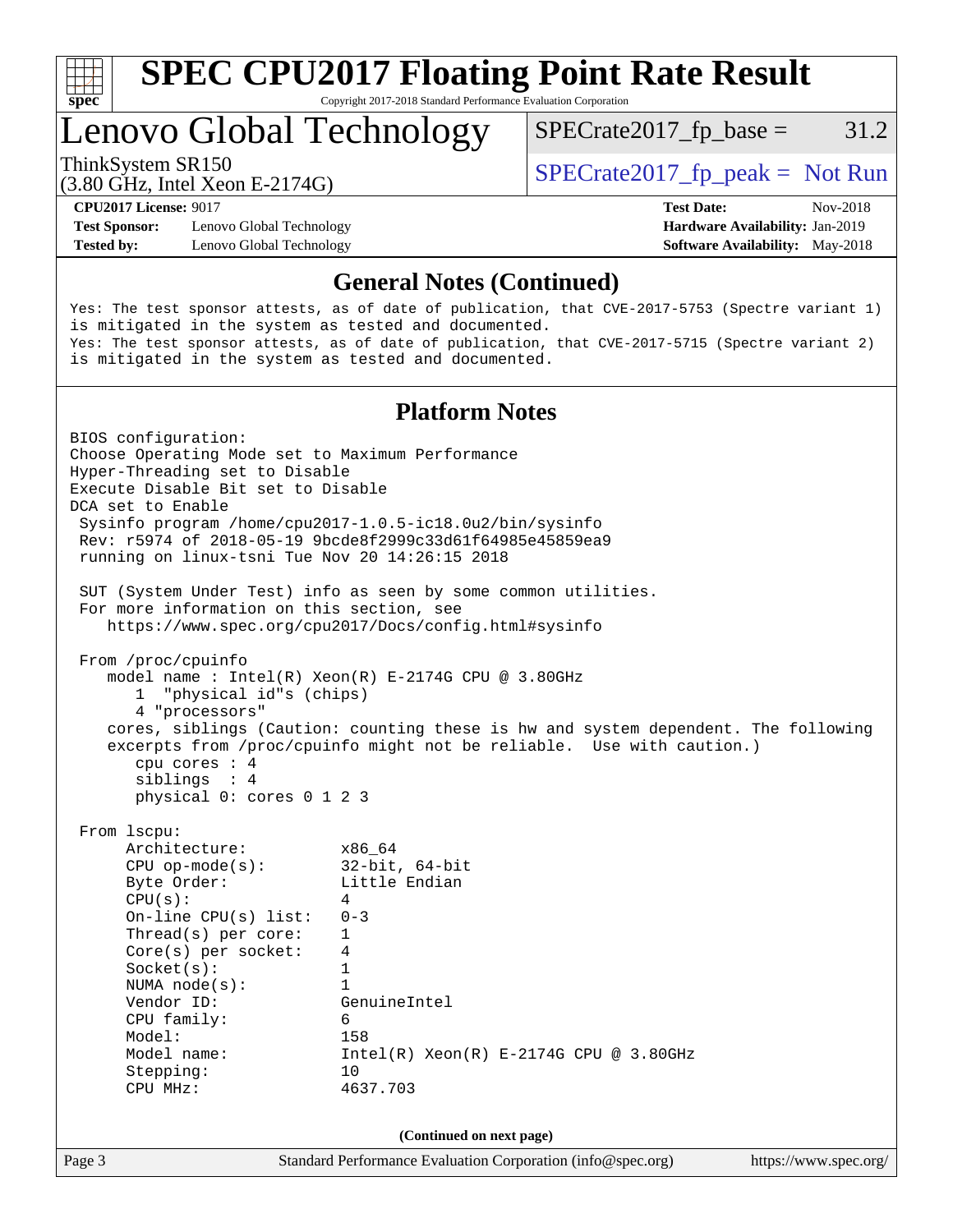

Lenovo Global Technology

 $SPECrate2017_fp\_base = 31.2$ 

(3.80 GHz, Intel Xeon E-2174G)

ThinkSystem SR150<br>  $(3.80 \text{ GHz})$  Intel Yeon E-2174G)

**[Test Sponsor:](http://www.spec.org/auto/cpu2017/Docs/result-fields.html#TestSponsor)** Lenovo Global Technology **[Hardware Availability:](http://www.spec.org/auto/cpu2017/Docs/result-fields.html#HardwareAvailability)** Jan-2019 **[Tested by:](http://www.spec.org/auto/cpu2017/Docs/result-fields.html#Testedby)** Lenovo Global Technology **[Software Availability:](http://www.spec.org/auto/cpu2017/Docs/result-fields.html#SoftwareAvailability)** May-2018

**[CPU2017 License:](http://www.spec.org/auto/cpu2017/Docs/result-fields.html#CPU2017License)** 9017 **[Test Date:](http://www.spec.org/auto/cpu2017/Docs/result-fields.html#TestDate)** Nov-2018

#### **[Platform Notes \(Continued\)](http://www.spec.org/auto/cpu2017/Docs/result-fields.html#PlatformNotes)**

| $CPU$ max $MHz$ :                                                                                                                                        | 4700.0000                                                                                                                                                                                                                                                                                                                                                                                                                                                                                                                                                                                                                                                                                              |
|----------------------------------------------------------------------------------------------------------------------------------------------------------|--------------------------------------------------------------------------------------------------------------------------------------------------------------------------------------------------------------------------------------------------------------------------------------------------------------------------------------------------------------------------------------------------------------------------------------------------------------------------------------------------------------------------------------------------------------------------------------------------------------------------------------------------------------------------------------------------------|
| CPU min MHz:                                                                                                                                             | 800.0000                                                                                                                                                                                                                                                                                                                                                                                                                                                                                                                                                                                                                                                                                               |
| BogoMIPS:                                                                                                                                                | 7583.98                                                                                                                                                                                                                                                                                                                                                                                                                                                                                                                                                                                                                                                                                                |
| Virtualization:                                                                                                                                          | $VT - x$                                                                                                                                                                                                                                                                                                                                                                                                                                                                                                                                                                                                                                                                                               |
| $L1d$ cache:                                                                                                                                             | 32K                                                                                                                                                                                                                                                                                                                                                                                                                                                                                                                                                                                                                                                                                                    |
| Lli cache:                                                                                                                                               | 32K                                                                                                                                                                                                                                                                                                                                                                                                                                                                                                                                                                                                                                                                                                    |
| $L2$ cache:                                                                                                                                              | 256K                                                                                                                                                                                                                                                                                                                                                                                                                                                                                                                                                                                                                                                                                                   |
| $L3$ cache:                                                                                                                                              | 8192K                                                                                                                                                                                                                                                                                                                                                                                                                                                                                                                                                                                                                                                                                                  |
| NUMA node0 CPU(s):                                                                                                                                       | $0 - 3$                                                                                                                                                                                                                                                                                                                                                                                                                                                                                                                                                                                                                                                                                                |
| Flaqs:                                                                                                                                                   | fpu vme de pse tsc msr pae mce cx8 apic sep mtrr pge mca cmov                                                                                                                                                                                                                                                                                                                                                                                                                                                                                                                                                                                                                                          |
| xgetbv1                                                                                                                                                  | pat pse36 clflush dts acpi mmx fxsr sse sse2 ss ht tm pbe syscall nx pdpelgb rdtscp<br>lm constant_tsc art arch_perfmon pebs bts rep_good nopl xtopology nonstop_tsc<br>aperfmperf eagerfpu pni pclmulqdq dtes64 monitor ds_cpl vmx smx est tm2 ssse3 sdbg<br>fma cx16 xtpr pdcm pcid sse4_1 sse4_2 x2apic movbe popcnt tsc_deadline_timer aes<br>xsave avx f16c rdrand lahf_lm abm 3dnowprefetch ida arat epb invpcid_single pln pts<br>dtherm hwp hwp_notify hwp_act_window hwp_epp intel_pt rsb_ctxsw spec_ctrl stibp ssbd<br>retpoline kaiser tpr_shadow vnmi flexpriority ept vpid fsgsbase tsc_adjust bmil hle<br>avx2 smep bmi2 erms invpcid rtm mpx rdseed adx smap clflushopt xsaveopt xsavec |
|                                                                                                                                                          |                                                                                                                                                                                                                                                                                                                                                                                                                                                                                                                                                                                                                                                                                                        |
| /proc/cpuinfo cache data<br>cache size : 8192 KB                                                                                                         |                                                                                                                                                                                                                                                                                                                                                                                                                                                                                                                                                                                                                                                                                                        |
| physical chip.<br>available: 1 nodes (0)<br>node 0 cpus: 0 1 2 3<br>node 0 size: 64382 MB<br>node 0 free: 63837 MB<br>node distances:<br>node 0<br>0: 10 | From numactl --hardware WARNING: a numactl 'node' might or might not correspond to a                                                                                                                                                                                                                                                                                                                                                                                                                                                                                                                                                                                                                   |
| From /proc/meminfo                                                                                                                                       |                                                                                                                                                                                                                                                                                                                                                                                                                                                                                                                                                                                                                                                                                                        |
| MemTotal:<br>65927492 kB                                                                                                                                 |                                                                                                                                                                                                                                                                                                                                                                                                                                                                                                                                                                                                                                                                                                        |
| HugePages_Total:<br>0                                                                                                                                    |                                                                                                                                                                                                                                                                                                                                                                                                                                                                                                                                                                                                                                                                                                        |
| Hugepagesize:<br>2048 kB                                                                                                                                 |                                                                                                                                                                                                                                                                                                                                                                                                                                                                                                                                                                                                                                                                                                        |
| From /etc/*release* /etc/*version*                                                                                                                       |                                                                                                                                                                                                                                                                                                                                                                                                                                                                                                                                                                                                                                                                                                        |
| SuSE-release:                                                                                                                                            |                                                                                                                                                                                                                                                                                                                                                                                                                                                                                                                                                                                                                                                                                                        |
| SUSE Linux Enterprise Server 12 (x86_64)                                                                                                                 |                                                                                                                                                                                                                                                                                                                                                                                                                                                                                                                                                                                                                                                                                                        |
| $VERSION = 12$                                                                                                                                           |                                                                                                                                                                                                                                                                                                                                                                                                                                                                                                                                                                                                                                                                                                        |
| $PATCHLEVEL = 3$                                                                                                                                         |                                                                                                                                                                                                                                                                                                                                                                                                                                                                                                                                                                                                                                                                                                        |
|                                                                                                                                                          | # This file is deprecated and will be removed in a future service pack or release.                                                                                                                                                                                                                                                                                                                                                                                                                                                                                                                                                                                                                     |
|                                                                                                                                                          | # Please check /etc/os-release for details about this release.                                                                                                                                                                                                                                                                                                                                                                                                                                                                                                                                                                                                                                         |
| os-release:                                                                                                                                              |                                                                                                                                                                                                                                                                                                                                                                                                                                                                                                                                                                                                                                                                                                        |
| NAME="SLES"                                                                                                                                              |                                                                                                                                                                                                                                                                                                                                                                                                                                                                                                                                                                                                                                                                                                        |
|                                                                                                                                                          |                                                                                                                                                                                                                                                                                                                                                                                                                                                                                                                                                                                                                                                                                                        |
|                                                                                                                                                          | (Continued on next page)                                                                                                                                                                                                                                                                                                                                                                                                                                                                                                                                                                                                                                                                               |
|                                                                                                                                                          |                                                                                                                                                                                                                                                                                                                                                                                                                                                                                                                                                                                                                                                                                                        |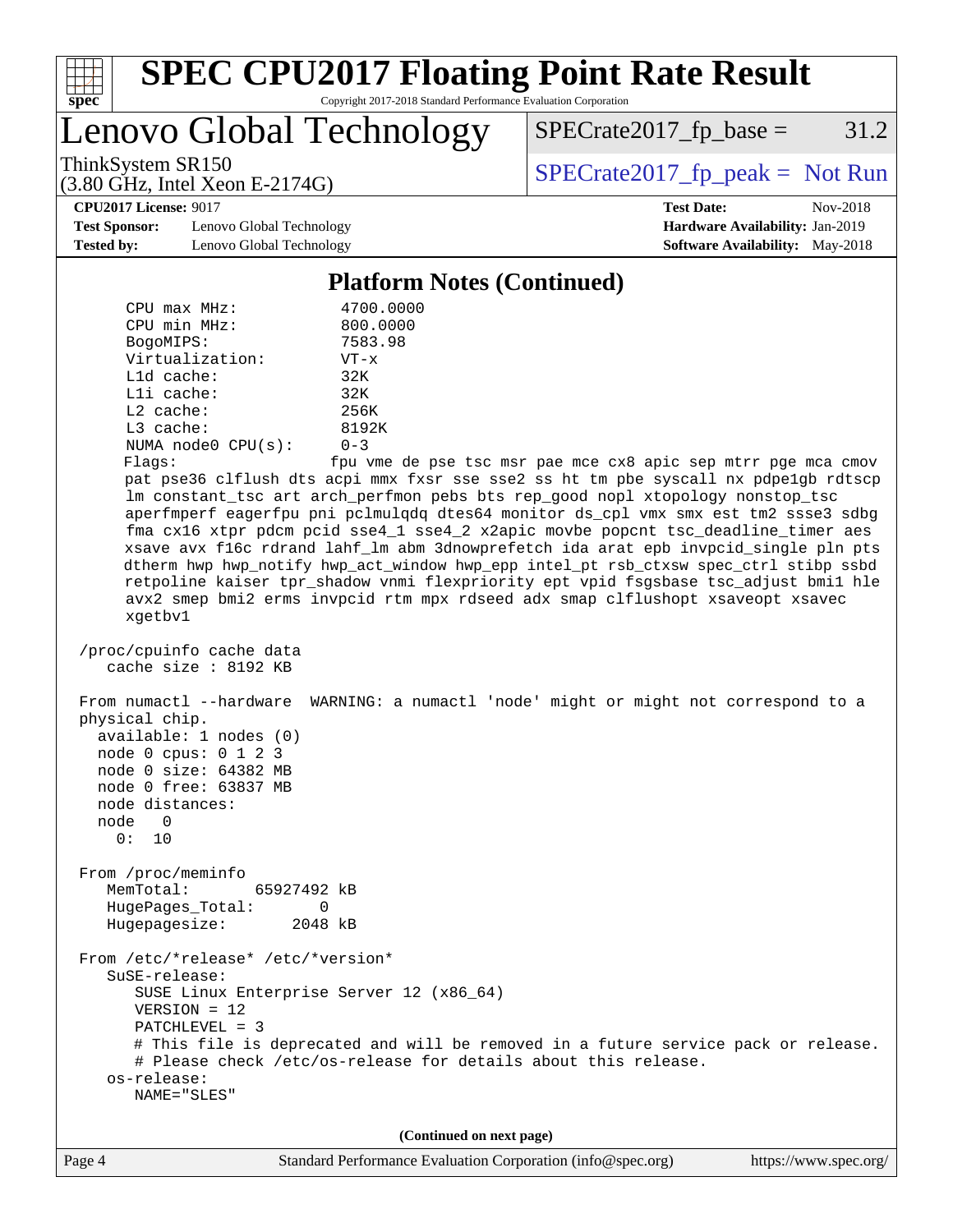

## Lenovo Global Technology

 $SPECTate2017<sub>fp</sub> base =  $31.2$$ 

(3.80 GHz, Intel Xeon E-2174G)

ThinkSystem SR150  $SPECrate2017$  fp\_peak = Not Run

**[Test Sponsor:](http://www.spec.org/auto/cpu2017/Docs/result-fields.html#TestSponsor)** Lenovo Global Technology **[Hardware Availability:](http://www.spec.org/auto/cpu2017/Docs/result-fields.html#HardwareAvailability)** Jan-2019 **[Tested by:](http://www.spec.org/auto/cpu2017/Docs/result-fields.html#Testedby)** Lenovo Global Technology **[Software Availability:](http://www.spec.org/auto/cpu2017/Docs/result-fields.html#SoftwareAvailability)** May-2018

**[CPU2017 License:](http://www.spec.org/auto/cpu2017/Docs/result-fields.html#CPU2017License)** 9017 **[Test Date:](http://www.spec.org/auto/cpu2017/Docs/result-fields.html#TestDate)** Nov-2018

#### **[Platform Notes \(Continued\)](http://www.spec.org/auto/cpu2017/Docs/result-fields.html#PlatformNotes)**

 VERSION="12-SP3" VERSION\_ID="12.3" PRETTY\_NAME="SUSE Linux Enterprise Server 12 SP3" ID="sles" ANSI\_COLOR="0;32" CPE\_NAME="cpe:/o:suse:sles:12:sp3"

uname -a:

 Linux linux-tsni 4.4.131-94.29-default #1 SMP Mon May 21 14:41:34 UTC 2018 (f49bc78) x86\_64 x86\_64 x86\_64 GNU/Linux

Kernel self-reported vulnerability status:

 CVE-2017-5754 (Meltdown): Mitigation: PTI CVE-2017-5753 (Spectre variant 1): Mitigation: \_\_user pointer sanitization CVE-2017-5715 (Spectre variant 2): Mitigation: IBRS+IBPB

run-level 3 Nov 20 14:19

 SPEC is set to: /home/cpu2017-1.0.5-ic18.0u2 Filesystem Type Size Used Avail Use% Mounted on /dev/md126p2 btrfs 446G 18G 428G 4% /home

 Additional information from dmidecode follows. WARNING: Use caution when you interpret this section. The 'dmidecode' program reads system data which is "intended to allow hardware to be accurately determined", but the intent may not be met, as there are frequent changes to hardware, firmware, and the "DMTF SMBIOS" standard. BIOS Lenovo -[ISE105G-1.01]- 10/25/2018 Memory:

4x Micron 18ASF2G72AZ-2G6D1 16 GB 2 rank 2666

(End of data from sysinfo program)

#### **[Compiler Version Notes](http://www.spec.org/auto/cpu2017/Docs/result-fields.html#CompilerVersionNotes)**

Page 5 Standard Performance Evaluation Corporation [\(info@spec.org\)](mailto:info@spec.org) <https://www.spec.org/> ============================================================================== CC 519.1bm  $r(base)$  538.imagick  $r(base)$  544.nab  $r(base)$ ----------------------------------------------------------------------------- icc (ICC) 18.0.2 20180210 Copyright (C) 1985-2018 Intel Corporation. All rights reserved. ------------------------------------------------------------------------------ ============================================================================== CXXC 508.namd\_r(base) 510.parest\_r(base) ----------------------------------------------------------------------------- icpc (ICC) 18.0.2 20180210 **(Continued on next page)**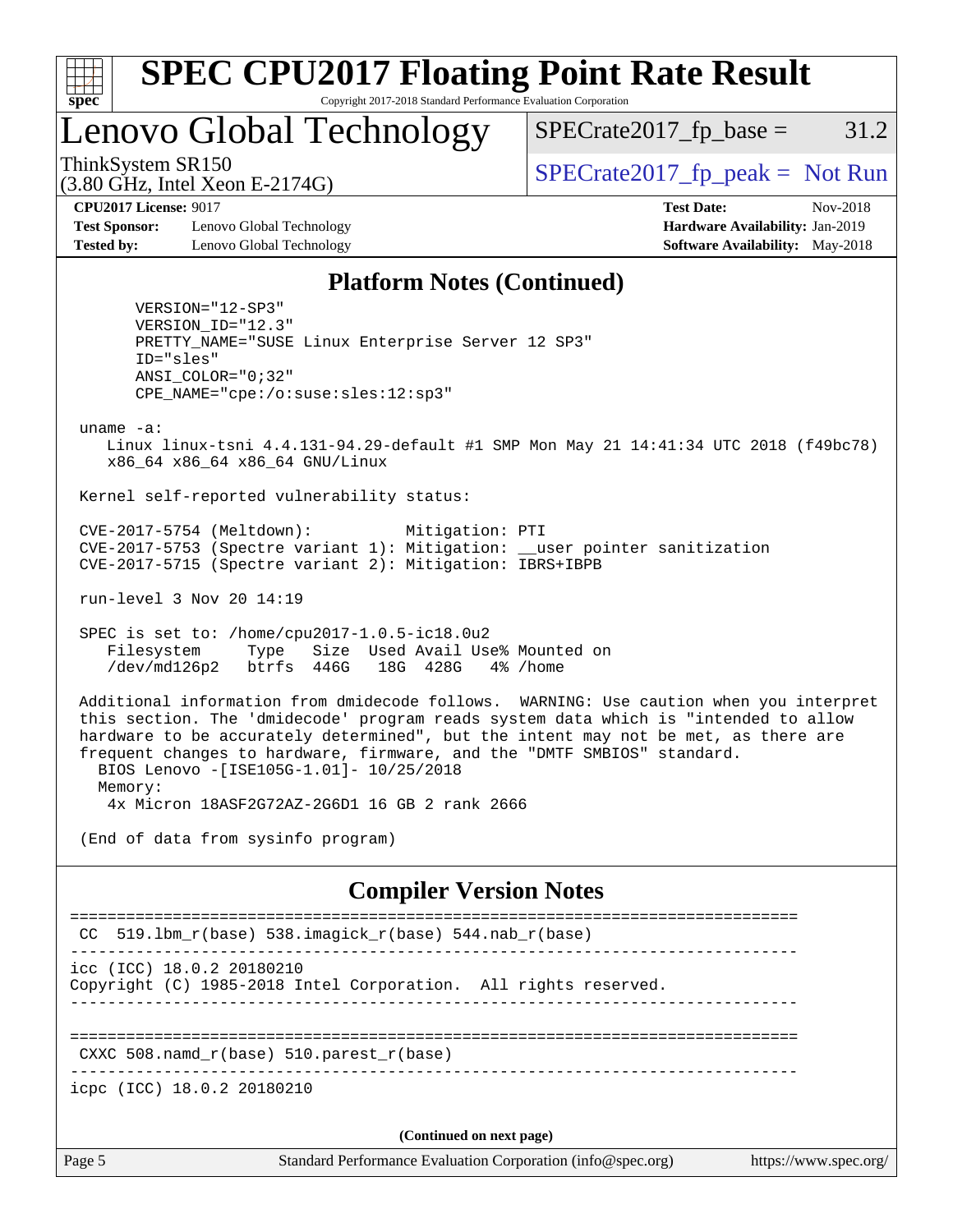| c<br>E<br>S<br>L<br>Ġ. |  |  |  |  |
|------------------------|--|--|--|--|

# **[SPEC CPU2017 Floating Point Rate Result](http://www.spec.org/auto/cpu2017/Docs/result-fields.html#SPECCPU2017FloatingPointRateResult)**

Copyright 2017-2018 Standard Performance Evaluation Corporation

Lenovo Global Technology

ThinkSystem SR150<br>  $(3.80 \text{ GHz}_{\text{total}} \text{ Total } \text{Yoon } E$  3174G)  $SPECTate2017_fp\_base = 31.2$ 

(3.80 GHz, Intel Xeon E-2174G)

| <b>CPU2017 License: 901</b> |  |
|-----------------------------|--|
|-----------------------------|--|

**[Test Sponsor:](http://www.spec.org/auto/cpu2017/Docs/result-fields.html#TestSponsor)** Lenovo Global Technology **[Hardware Availability:](http://www.spec.org/auto/cpu2017/Docs/result-fields.html#HardwareAvailability)** Jan-2019 **[Tested by:](http://www.spec.org/auto/cpu2017/Docs/result-fields.html#Testedby)** Lenovo Global Technology **[Software Availability:](http://www.spec.org/auto/cpu2017/Docs/result-fields.html#SoftwareAvailability)** May-2018

**[CPU2017 License:](http://www.spec.org/auto/cpu2017/Docs/result-fields.html#CPU2017License)** 9017 **[Test Date:](http://www.spec.org/auto/cpu2017/Docs/result-fields.html#TestDate)** Nov-2018

#### **[Compiler Version Notes \(Continued\)](http://www.spec.org/auto/cpu2017/Docs/result-fields.html#CompilerVersionNotes)**

| Copyright (C) 1985-2018 Intel Corporation. All rights reserved.                                                               |  |  |
|-------------------------------------------------------------------------------------------------------------------------------|--|--|
|                                                                                                                               |  |  |
| 511.povray_r(base) 526.blender_r(base)<br>CC.                                                                                 |  |  |
| icpc (ICC) 18.0.2 20180210<br>Copyright (C) 1985-2018 Intel Corporation. All rights reserved.<br>icc (ICC) 18.0.2 20180210    |  |  |
| Copyright (C) 1985-2018 Intel Corporation. All rights reserved.                                                               |  |  |
|                                                                                                                               |  |  |
| FC 507.cactuBSSN_r(base)                                                                                                      |  |  |
| icpc (ICC) 18.0.2 20180210<br>Copyright (C) 1985-2018 Intel Corporation. All rights reserved.<br>icc (ICC) 18.0.2 20180210    |  |  |
| Copyright (C) 1985-2018 Intel Corporation. All rights reserved.<br>ifort (IFORT) 18.0.2 20180210                              |  |  |
| Copyright (C) 1985-2018 Intel Corporation. All rights reserved.                                                               |  |  |
| $FC 503.bwaves_r(base) 549.fotonik3d_r(base) 554.roms_r(base)$                                                                |  |  |
| ifort (IFORT) 18.0.2 20180210<br>Copyright (C) 1985-2018 Intel Corporation. All rights reserved.                              |  |  |
| $CC$ 521.wrf_r(base) 527.cam4_r(base)                                                                                         |  |  |
| ifort (IFORT) 18.0.2 20180210<br>Copyright (C) 1985-2018 Intel Corporation. All rights reserved.<br>icc (ICC) 18.0.2 20180210 |  |  |
| Copyright (C) 1985-2018 Intel Corporation. All rights reserved.                                                               |  |  |

### **[Base Compiler Invocation](http://www.spec.org/auto/cpu2017/Docs/result-fields.html#BaseCompilerInvocation)**

[C benchmarks](http://www.spec.org/auto/cpu2017/Docs/result-fields.html#Cbenchmarks): [icc -m64 -std=c11](http://www.spec.org/cpu2017/results/res2018q4/cpu2017-20181126-09881.flags.html#user_CCbase_intel_icc_64bit_c11_33ee0cdaae7deeeab2a9725423ba97205ce30f63b9926c2519791662299b76a0318f32ddfffdc46587804de3178b4f9328c46fa7c2b0cd779d7a61945c91cd35)

[C++ benchmarks:](http://www.spec.org/auto/cpu2017/Docs/result-fields.html#CXXbenchmarks) [icpc -m64](http://www.spec.org/cpu2017/results/res2018q4/cpu2017-20181126-09881.flags.html#user_CXXbase_intel_icpc_64bit_4ecb2543ae3f1412ef961e0650ca070fec7b7afdcd6ed48761b84423119d1bf6bdf5cad15b44d48e7256388bc77273b966e5eb805aefd121eb22e9299b2ec9d9)

**(Continued on next page)**

Page 6 Standard Performance Evaluation Corporation [\(info@spec.org\)](mailto:info@spec.org) <https://www.spec.org/>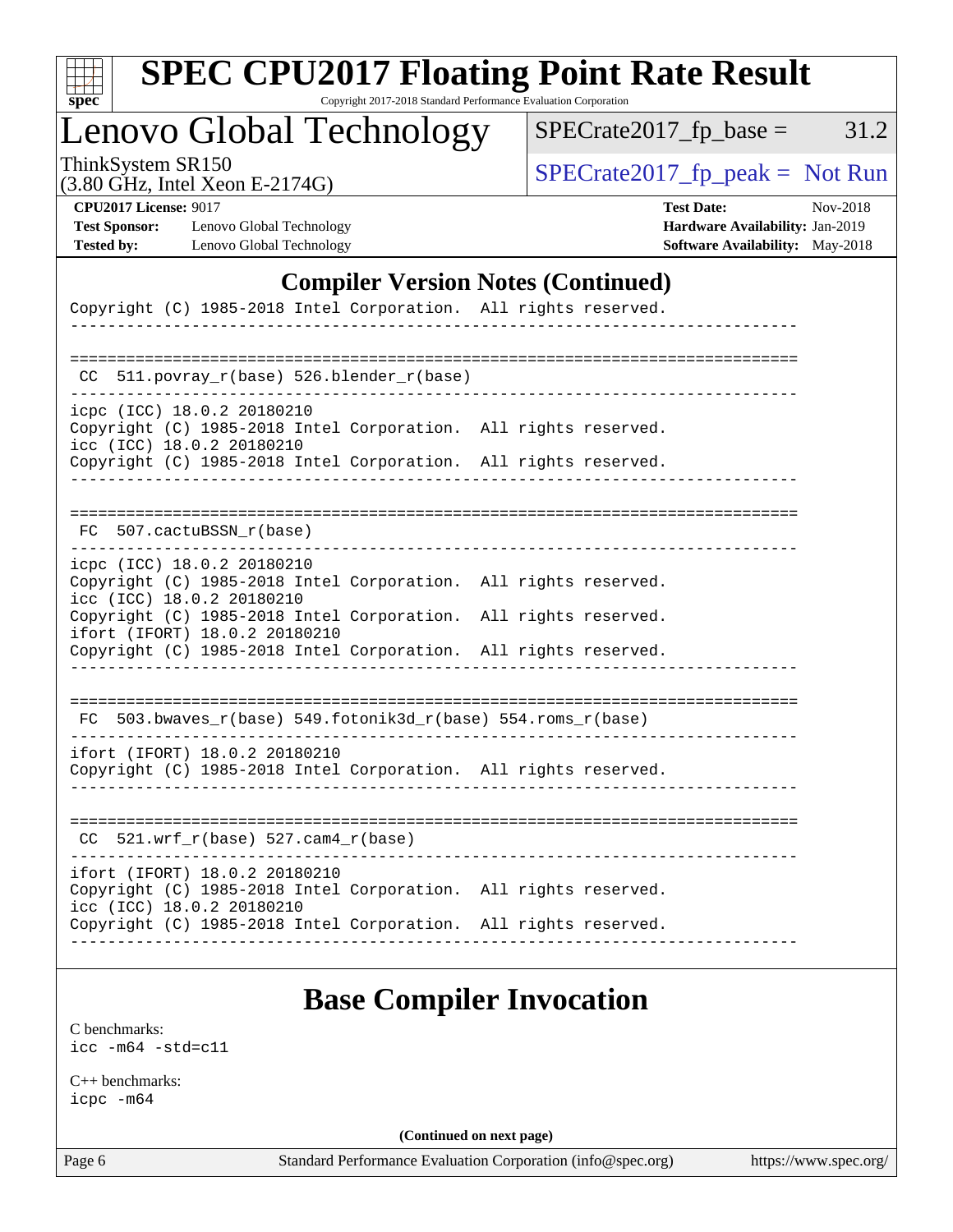

## Lenovo Global Technology

 $SPECTate2017<sub>fp</sub> base =  $31.2$$ 

(3.80 GHz, Intel Xeon E-2174G)

ThinkSystem SR150<br>  $SPECTI<sub>2</sub>$  [SPECrate2017\\_fp\\_peak =](http://www.spec.org/auto/cpu2017/Docs/result-fields.html#SPECrate2017fppeak) Not Run

**[Test Sponsor:](http://www.spec.org/auto/cpu2017/Docs/result-fields.html#TestSponsor)** Lenovo Global Technology **[Hardware Availability:](http://www.spec.org/auto/cpu2017/Docs/result-fields.html#HardwareAvailability)** Jan-2019 **[Tested by:](http://www.spec.org/auto/cpu2017/Docs/result-fields.html#Testedby)** Lenovo Global Technology **[Software Availability:](http://www.spec.org/auto/cpu2017/Docs/result-fields.html#SoftwareAvailability)** May-2018

**[CPU2017 License:](http://www.spec.org/auto/cpu2017/Docs/result-fields.html#CPU2017License)** 9017 **[Test Date:](http://www.spec.org/auto/cpu2017/Docs/result-fields.html#TestDate)** Nov-2018

### **[Base Compiler Invocation \(Continued\)](http://www.spec.org/auto/cpu2017/Docs/result-fields.html#BaseCompilerInvocation)**

[Fortran benchmarks](http://www.spec.org/auto/cpu2017/Docs/result-fields.html#Fortranbenchmarks): [ifort -m64](http://www.spec.org/cpu2017/results/res2018q4/cpu2017-20181126-09881.flags.html#user_FCbase_intel_ifort_64bit_24f2bb282fbaeffd6157abe4f878425411749daecae9a33200eee2bee2fe76f3b89351d69a8130dd5949958ce389cf37ff59a95e7a40d588e8d3a57e0c3fd751)

[Benchmarks using both Fortran and C](http://www.spec.org/auto/cpu2017/Docs/result-fields.html#BenchmarksusingbothFortranandC): [ifort -m64](http://www.spec.org/cpu2017/results/res2018q4/cpu2017-20181126-09881.flags.html#user_CC_FCbase_intel_ifort_64bit_24f2bb282fbaeffd6157abe4f878425411749daecae9a33200eee2bee2fe76f3b89351d69a8130dd5949958ce389cf37ff59a95e7a40d588e8d3a57e0c3fd751) [icc -m64 -std=c11](http://www.spec.org/cpu2017/results/res2018q4/cpu2017-20181126-09881.flags.html#user_CC_FCbase_intel_icc_64bit_c11_33ee0cdaae7deeeab2a9725423ba97205ce30f63b9926c2519791662299b76a0318f32ddfffdc46587804de3178b4f9328c46fa7c2b0cd779d7a61945c91cd35)

[Benchmarks using both C and C++](http://www.spec.org/auto/cpu2017/Docs/result-fields.html#BenchmarksusingbothCandCXX): [icpc -m64](http://www.spec.org/cpu2017/results/res2018q4/cpu2017-20181126-09881.flags.html#user_CC_CXXbase_intel_icpc_64bit_4ecb2543ae3f1412ef961e0650ca070fec7b7afdcd6ed48761b84423119d1bf6bdf5cad15b44d48e7256388bc77273b966e5eb805aefd121eb22e9299b2ec9d9) [icc -m64 -std=c11](http://www.spec.org/cpu2017/results/res2018q4/cpu2017-20181126-09881.flags.html#user_CC_CXXbase_intel_icc_64bit_c11_33ee0cdaae7deeeab2a9725423ba97205ce30f63b9926c2519791662299b76a0318f32ddfffdc46587804de3178b4f9328c46fa7c2b0cd779d7a61945c91cd35)

[Benchmarks using Fortran, C, and C++:](http://www.spec.org/auto/cpu2017/Docs/result-fields.html#BenchmarksusingFortranCandCXX) [icpc -m64](http://www.spec.org/cpu2017/results/res2018q4/cpu2017-20181126-09881.flags.html#user_CC_CXX_FCbase_intel_icpc_64bit_4ecb2543ae3f1412ef961e0650ca070fec7b7afdcd6ed48761b84423119d1bf6bdf5cad15b44d48e7256388bc77273b966e5eb805aefd121eb22e9299b2ec9d9) [icc -m64 -std=c11](http://www.spec.org/cpu2017/results/res2018q4/cpu2017-20181126-09881.flags.html#user_CC_CXX_FCbase_intel_icc_64bit_c11_33ee0cdaae7deeeab2a9725423ba97205ce30f63b9926c2519791662299b76a0318f32ddfffdc46587804de3178b4f9328c46fa7c2b0cd779d7a61945c91cd35) [ifort -m64](http://www.spec.org/cpu2017/results/res2018q4/cpu2017-20181126-09881.flags.html#user_CC_CXX_FCbase_intel_ifort_64bit_24f2bb282fbaeffd6157abe4f878425411749daecae9a33200eee2bee2fe76f3b89351d69a8130dd5949958ce389cf37ff59a95e7a40d588e8d3a57e0c3fd751)

### **[Base Portability Flags](http://www.spec.org/auto/cpu2017/Docs/result-fields.html#BasePortabilityFlags)**

 503.bwaves\_r: [-DSPEC\\_LP64](http://www.spec.org/cpu2017/results/res2018q4/cpu2017-20181126-09881.flags.html#suite_basePORTABILITY503_bwaves_r_DSPEC_LP64) 507.cactuBSSN\_r: [-DSPEC\\_LP64](http://www.spec.org/cpu2017/results/res2018q4/cpu2017-20181126-09881.flags.html#suite_basePORTABILITY507_cactuBSSN_r_DSPEC_LP64) 508.namd\_r: [-DSPEC\\_LP64](http://www.spec.org/cpu2017/results/res2018q4/cpu2017-20181126-09881.flags.html#suite_basePORTABILITY508_namd_r_DSPEC_LP64) 510.parest\_r: [-DSPEC\\_LP64](http://www.spec.org/cpu2017/results/res2018q4/cpu2017-20181126-09881.flags.html#suite_basePORTABILITY510_parest_r_DSPEC_LP64) 511.povray\_r: [-DSPEC\\_LP64](http://www.spec.org/cpu2017/results/res2018q4/cpu2017-20181126-09881.flags.html#suite_basePORTABILITY511_povray_r_DSPEC_LP64) 519.lbm\_r: [-DSPEC\\_LP64](http://www.spec.org/cpu2017/results/res2018q4/cpu2017-20181126-09881.flags.html#suite_basePORTABILITY519_lbm_r_DSPEC_LP64) 521.wrf\_r: [-DSPEC\\_LP64](http://www.spec.org/cpu2017/results/res2018q4/cpu2017-20181126-09881.flags.html#suite_basePORTABILITY521_wrf_r_DSPEC_LP64) [-DSPEC\\_CASE\\_FLAG](http://www.spec.org/cpu2017/results/res2018q4/cpu2017-20181126-09881.flags.html#b521.wrf_r_baseCPORTABILITY_DSPEC_CASE_FLAG) [-convert big\\_endian](http://www.spec.org/cpu2017/results/res2018q4/cpu2017-20181126-09881.flags.html#user_baseFPORTABILITY521_wrf_r_convert_big_endian_c3194028bc08c63ac5d04de18c48ce6d347e4e562e8892b8bdbdc0214820426deb8554edfa529a3fb25a586e65a3d812c835984020483e7e73212c4d31a38223) 526.blender\_r: [-DSPEC\\_LP64](http://www.spec.org/cpu2017/results/res2018q4/cpu2017-20181126-09881.flags.html#suite_basePORTABILITY526_blender_r_DSPEC_LP64) [-DSPEC\\_LINUX](http://www.spec.org/cpu2017/results/res2018q4/cpu2017-20181126-09881.flags.html#b526.blender_r_baseCPORTABILITY_DSPEC_LINUX) [-funsigned-char](http://www.spec.org/cpu2017/results/res2018q4/cpu2017-20181126-09881.flags.html#user_baseCPORTABILITY526_blender_r_force_uchar_40c60f00ab013830e2dd6774aeded3ff59883ba5a1fc5fc14077f794d777847726e2a5858cbc7672e36e1b067e7e5c1d9a74f7176df07886a243d7cc18edfe67) 527.cam4\_r: [-DSPEC\\_LP64](http://www.spec.org/cpu2017/results/res2018q4/cpu2017-20181126-09881.flags.html#suite_basePORTABILITY527_cam4_r_DSPEC_LP64) [-DSPEC\\_CASE\\_FLAG](http://www.spec.org/cpu2017/results/res2018q4/cpu2017-20181126-09881.flags.html#b527.cam4_r_baseCPORTABILITY_DSPEC_CASE_FLAG) 538.imagick\_r: [-DSPEC\\_LP64](http://www.spec.org/cpu2017/results/res2018q4/cpu2017-20181126-09881.flags.html#suite_basePORTABILITY538_imagick_r_DSPEC_LP64) 544.nab\_r: [-DSPEC\\_LP64](http://www.spec.org/cpu2017/results/res2018q4/cpu2017-20181126-09881.flags.html#suite_basePORTABILITY544_nab_r_DSPEC_LP64) 549.fotonik3d\_r: [-DSPEC\\_LP64](http://www.spec.org/cpu2017/results/res2018q4/cpu2017-20181126-09881.flags.html#suite_basePORTABILITY549_fotonik3d_r_DSPEC_LP64) 554.roms\_r: [-DSPEC\\_LP64](http://www.spec.org/cpu2017/results/res2018q4/cpu2017-20181126-09881.flags.html#suite_basePORTABILITY554_roms_r_DSPEC_LP64)

### **[Base Optimization Flags](http://www.spec.org/auto/cpu2017/Docs/result-fields.html#BaseOptimizationFlags)**

[C benchmarks](http://www.spec.org/auto/cpu2017/Docs/result-fields.html#Cbenchmarks):

[-xCORE-AVX2](http://www.spec.org/cpu2017/results/res2018q4/cpu2017-20181126-09881.flags.html#user_CCbase_f-xCORE-AVX2) [-ipo](http://www.spec.org/cpu2017/results/res2018q4/cpu2017-20181126-09881.flags.html#user_CCbase_f-ipo) [-O3](http://www.spec.org/cpu2017/results/res2018q4/cpu2017-20181126-09881.flags.html#user_CCbase_f-O3) [-no-prec-div](http://www.spec.org/cpu2017/results/res2018q4/cpu2017-20181126-09881.flags.html#user_CCbase_f-no-prec-div) [-qopt-prefetch](http://www.spec.org/cpu2017/results/res2018q4/cpu2017-20181126-09881.flags.html#user_CCbase_f-qopt-prefetch) [-ffinite-math-only](http://www.spec.org/cpu2017/results/res2018q4/cpu2017-20181126-09881.flags.html#user_CCbase_f_finite_math_only_cb91587bd2077682c4b38af759c288ed7c732db004271a9512da14a4f8007909a5f1427ecbf1a0fb78ff2a814402c6114ac565ca162485bbcae155b5e4258871) [-qopt-mem-layout-trans=3](http://www.spec.org/cpu2017/results/res2018q4/cpu2017-20181126-09881.flags.html#user_CCbase_f-qopt-mem-layout-trans_de80db37974c74b1f0e20d883f0b675c88c3b01e9d123adea9b28688d64333345fb62bc4a798493513fdb68f60282f9a726aa07f478b2f7113531aecce732043) [C++ benchmarks:](http://www.spec.org/auto/cpu2017/Docs/result-fields.html#CXXbenchmarks) [-xCORE-AVX2](http://www.spec.org/cpu2017/results/res2018q4/cpu2017-20181126-09881.flags.html#user_CXXbase_f-xCORE-AVX2) [-ipo](http://www.spec.org/cpu2017/results/res2018q4/cpu2017-20181126-09881.flags.html#user_CXXbase_f-ipo) [-O3](http://www.spec.org/cpu2017/results/res2018q4/cpu2017-20181126-09881.flags.html#user_CXXbase_f-O3) [-no-prec-div](http://www.spec.org/cpu2017/results/res2018q4/cpu2017-20181126-09881.flags.html#user_CXXbase_f-no-prec-div) [-qopt-prefetch](http://www.spec.org/cpu2017/results/res2018q4/cpu2017-20181126-09881.flags.html#user_CXXbase_f-qopt-prefetch) [-ffinite-math-only](http://www.spec.org/cpu2017/results/res2018q4/cpu2017-20181126-09881.flags.html#user_CXXbase_f_finite_math_only_cb91587bd2077682c4b38af759c288ed7c732db004271a9512da14a4f8007909a5f1427ecbf1a0fb78ff2a814402c6114ac565ca162485bbcae155b5e4258871) [-qopt-mem-layout-trans=3](http://www.spec.org/cpu2017/results/res2018q4/cpu2017-20181126-09881.flags.html#user_CXXbase_f-qopt-mem-layout-trans_de80db37974c74b1f0e20d883f0b675c88c3b01e9d123adea9b28688d64333345fb62bc4a798493513fdb68f60282f9a726aa07f478b2f7113531aecce732043) [Fortran benchmarks](http://www.spec.org/auto/cpu2017/Docs/result-fields.html#Fortranbenchmarks): [-xCORE-AVX2](http://www.spec.org/cpu2017/results/res2018q4/cpu2017-20181126-09881.flags.html#user_FCbase_f-xCORE-AVX2) [-ipo](http://www.spec.org/cpu2017/results/res2018q4/cpu2017-20181126-09881.flags.html#user_FCbase_f-ipo) [-O3](http://www.spec.org/cpu2017/results/res2018q4/cpu2017-20181126-09881.flags.html#user_FCbase_f-O3) [-no-prec-div](http://www.spec.org/cpu2017/results/res2018q4/cpu2017-20181126-09881.flags.html#user_FCbase_f-no-prec-div) [-qopt-prefetch](http://www.spec.org/cpu2017/results/res2018q4/cpu2017-20181126-09881.flags.html#user_FCbase_f-qopt-prefetch) [-ffinite-math-only](http://www.spec.org/cpu2017/results/res2018q4/cpu2017-20181126-09881.flags.html#user_FCbase_f_finite_math_only_cb91587bd2077682c4b38af759c288ed7c732db004271a9512da14a4f8007909a5f1427ecbf1a0fb78ff2a814402c6114ac565ca162485bbcae155b5e4258871)

**(Continued on next page)**

| Page 7 | Standard Performance Evaluation Corporation (info@spec.org) | https://www.spec.org/ |
|--------|-------------------------------------------------------------|-----------------------|
|        |                                                             |                       |